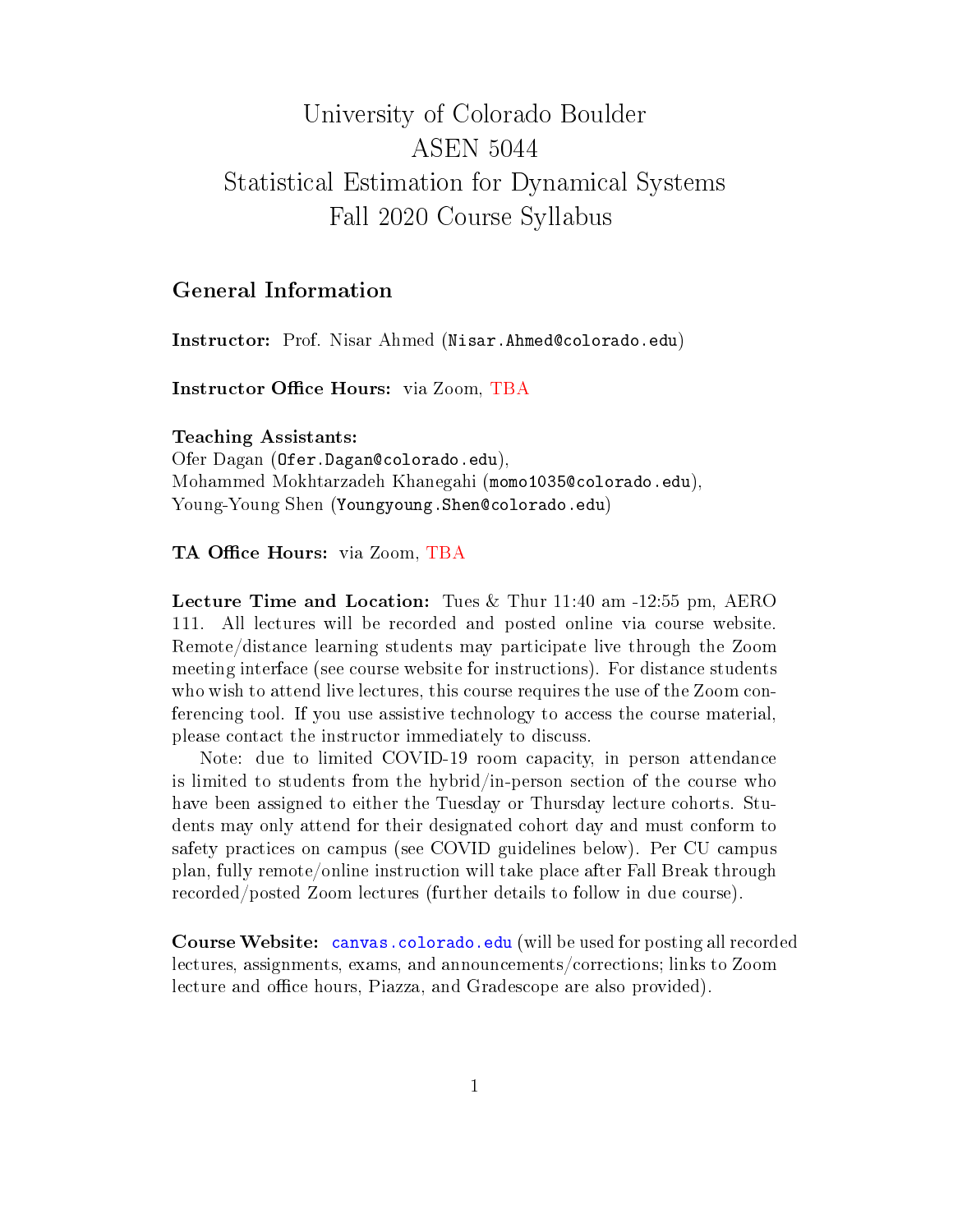Required Textbook (for readings and assignments, e-book version available): Dan Simon, 'Optimal State Estimation: Kalman,  $H_{\infty}$ , and Nonlinear Approaches,' John Wiley and Sons, Inc., 2006, ISBN 9780471708582. Note: errata for the text can be found online here: [link](http://academic.csuohio.edu/simond/estimation/errata.pdf)

Optional text supplements (not required): J. Crassidis and J. Junkins, `Optimal Estimation of Dynamic Systems,' 2nd edition, Chapman and Hall,  $2011$  – available through CU library as an e-book: [link](https://drive.google.com/file/d/0B3xghmB88rs1MlRoUXBvQUJocjg/view?usp=sharing)

R. Stengel, `Optimal Control and Estimation,' Dover, 1994, 9780486682006 (classic: very good and very cheap).

#### Course Details

Description This course will introduce students to the theory and methods of state estimation for general linear and nonlinear dynamical systems, with a particular emphasis on aerospace and other engineering applications. Major topics include: review of applied probability and statistics; modeling and optimal state estimation for stochastic dynamical systems; theory and design of Kalman filters for linear systems; linearized and extended Kalman filters for non-linear systems.

Learning Objectives Students will gain both a fundamental and practical understanding of estimation algorithms from a general dynamical systems standpoint. This will prepare them to tackle challenging estimation problems that they will eventually encounter in later courses and in their own professional/research pursuits. By the end of this course, students will:

- 1. be well-acquainted with basic theory and engineering usage of probability and statistics;
- 2. explore, explain, and apply core concepts of estimation theory, especially to problems defined by discrete time stochastic linear and nonlinear state space dynamic process and measurement models;
- 3. formulate and solve dynamic state estimation problems using Kalman filters, least-squares estimators, and other related estimation algorithms:
- 4. design, simulate, evaluate, visualize and tune estimator performance for real applications in software (e.g. Matlab, Python).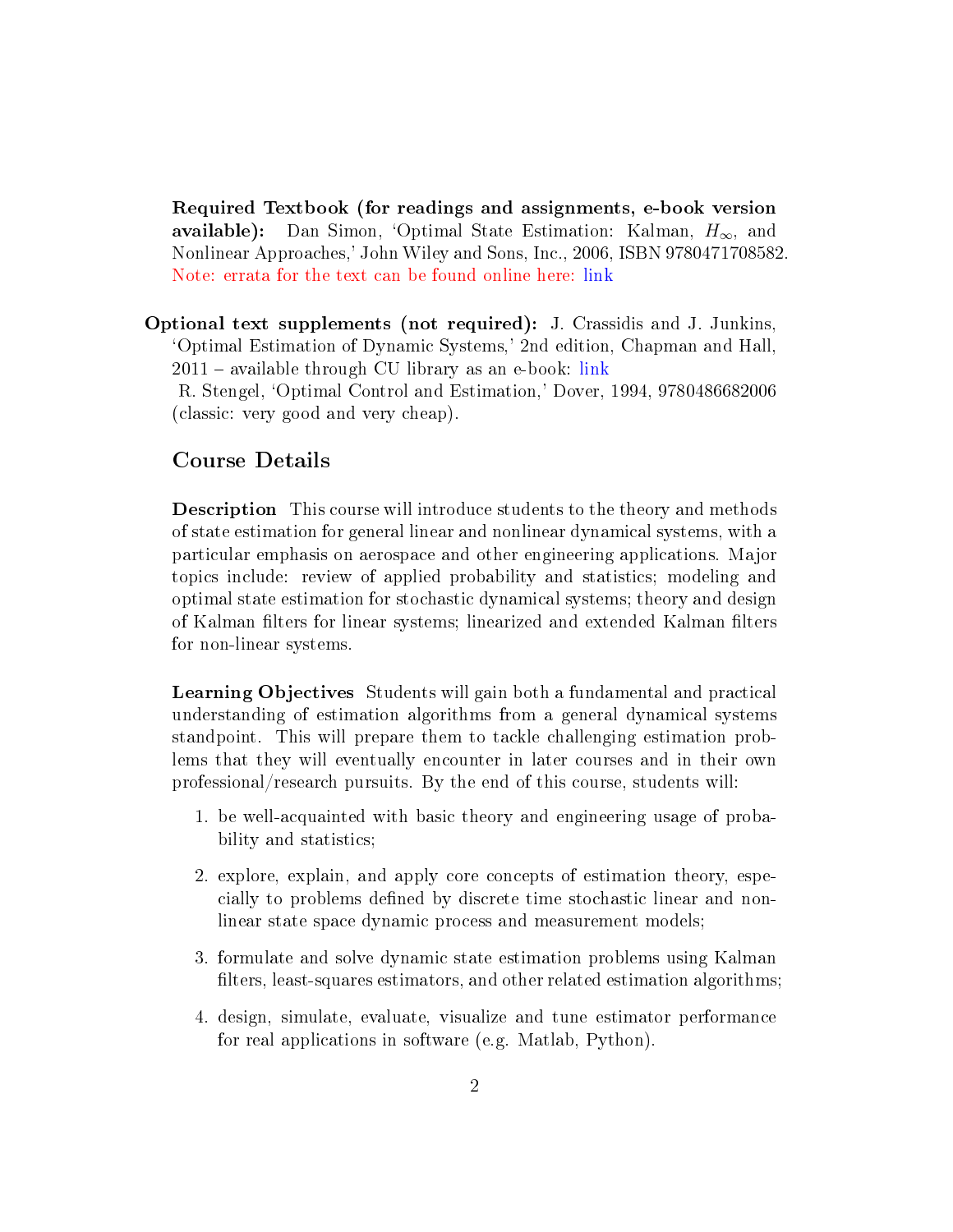#### Anticipated Course Schedule

| $\text{Week}(s)$ | Topic                                                            | Text Chaps.       |
|------------------|------------------------------------------------------------------|-------------------|
|                  | Intro & overview                                                 |                   |
| $1-3$            | Basic linear dynamical systems theory, discrete time systems     | $1.1 - 1.7$       |
| $3-6$            | Basic probability and stochastic process theory                  | 2.1-2.7           |
| 6-8              | Least squares estimation, stochastic linear systems              | 3.1-3.7, 4.1-4.2  |
| 8-11             | The Kalman filter (KF): basics, tuning, testing, generalizations | $5.1 - 5.5, 6, 7$ |
| $11 - 14$        | Nonlinear filters: Linearized KF and EKF                         | 13.1,13.2         |
| $14-15$          | Unscented KF; advanced topics (if time)                          | $8. \cdots$       |

Special topic extra lectures: for weeks 5-11, Prof. Ahmed will post additional pre-recorded lectures on Bayesian estimation theory. These extra lectures can be considered as a 'mini-course' to complement the main course material outlined above, and no pre-requisites will be needed to follow them (although they will build on previous course material and on each other). Viewing of these extra lectures is optional, but strongly recommended for Ph.D. students, and is highly encouraged for others wishing to dive deeper into estimation theory.

Grading, Assignments and Exams Course grades will be determined on the basis of homework  $(15\%)$ , online Canvas quizzes  $(15\%)$ , midterm 1  $(20\%)$ , midterm 2  $(20\%)$ , and a final project  $(30\%).$ 

Important things to note:

- Students will work in pairs for the final project (there may be one team of 3 students, depending on enrollment parity).
- Weekly homework will be assigned, collected, and *partially graded*. Quizzes will be fully graded automatically on Canvas. Solutions for full problem and quiz sets will be posted to Canvas.
- Collaboration on homework is encouraged, but students must turn in their own homework in a timely manner (see policies below). Students may use Piazza for online discussion (this will be loosely monitored by instructor and TAs).
- A series of weekly quizzes will be assigned and administered through Canvas. These will be posted on Friday morning and be due the following Sunday at 11:59 pm (off-nominal posting/due dates will come with special notification, if needed).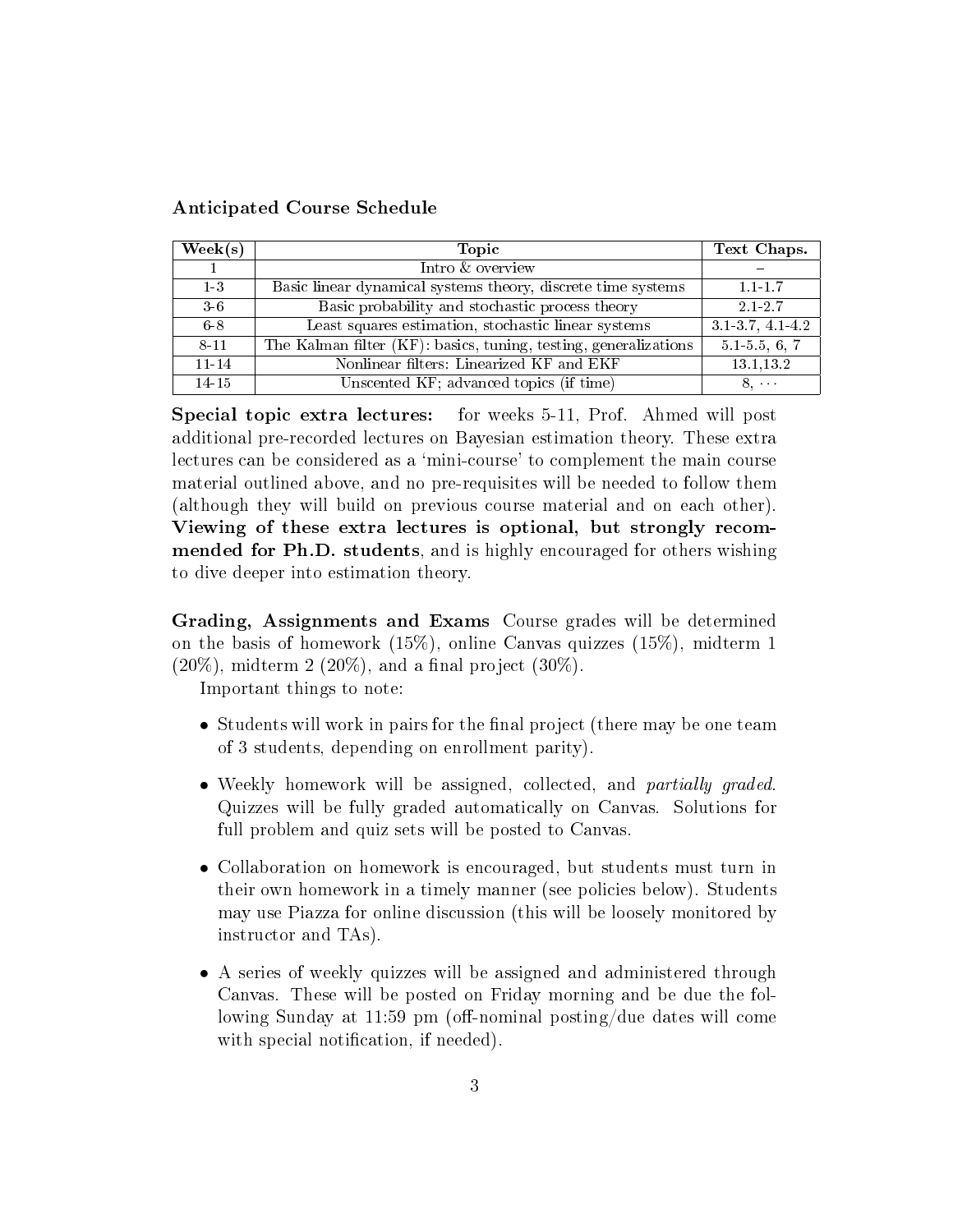- All exams will be take home and open-book/open-note. Students will have exactly one week to complete exams and may not collaborate with each other on exams in any way (CU honor code applies).
- Students will not require an exam proctor, but will submit all assignments and exams electronically for grading via Gradescope (see requirements on submission quality).
- Students may opt to answer optional 'Challenge Questions' for extra credit, but extra credit will only be considered if all regular homework assignment questions are also completed (zero extra credit received otherwise). Students must submit their own work for challenge questions (no group submissions). Help from instructor/TAs will be more limited on these questions, and solutions may not always be posted for challenge questions.

Electronic assignment submission requirements: It is your responsibility to turn in legible and complete electronic submissions for homeworks, exams, and projects. If your assignment is not legible for grading, you will receive one and only one warning to resubmit your assignment. Repeated failure to comply with legibility requirements after the first warning will result in zero credit for that assignment.

Regrade policy: Requests for regrades on any assignment must be submitted to the instructor in writing via e-mail within 2 weeks of the assignment being returned to the class (no exceptions). E-mails must clearly articulate the specific reasons for the regrade request, although  $en$ tire assignment will be regraded by instructor if request is granted, and thus there is no guarantee of receiving a higher grade (this includes scrutinization of time/date of original assignment submission).

Late submissions: Students are responsible for contacting and working out an alternative plan with the instructor for submitting homeworks, exams, projects, and any other assignments if these cannot be completed in time.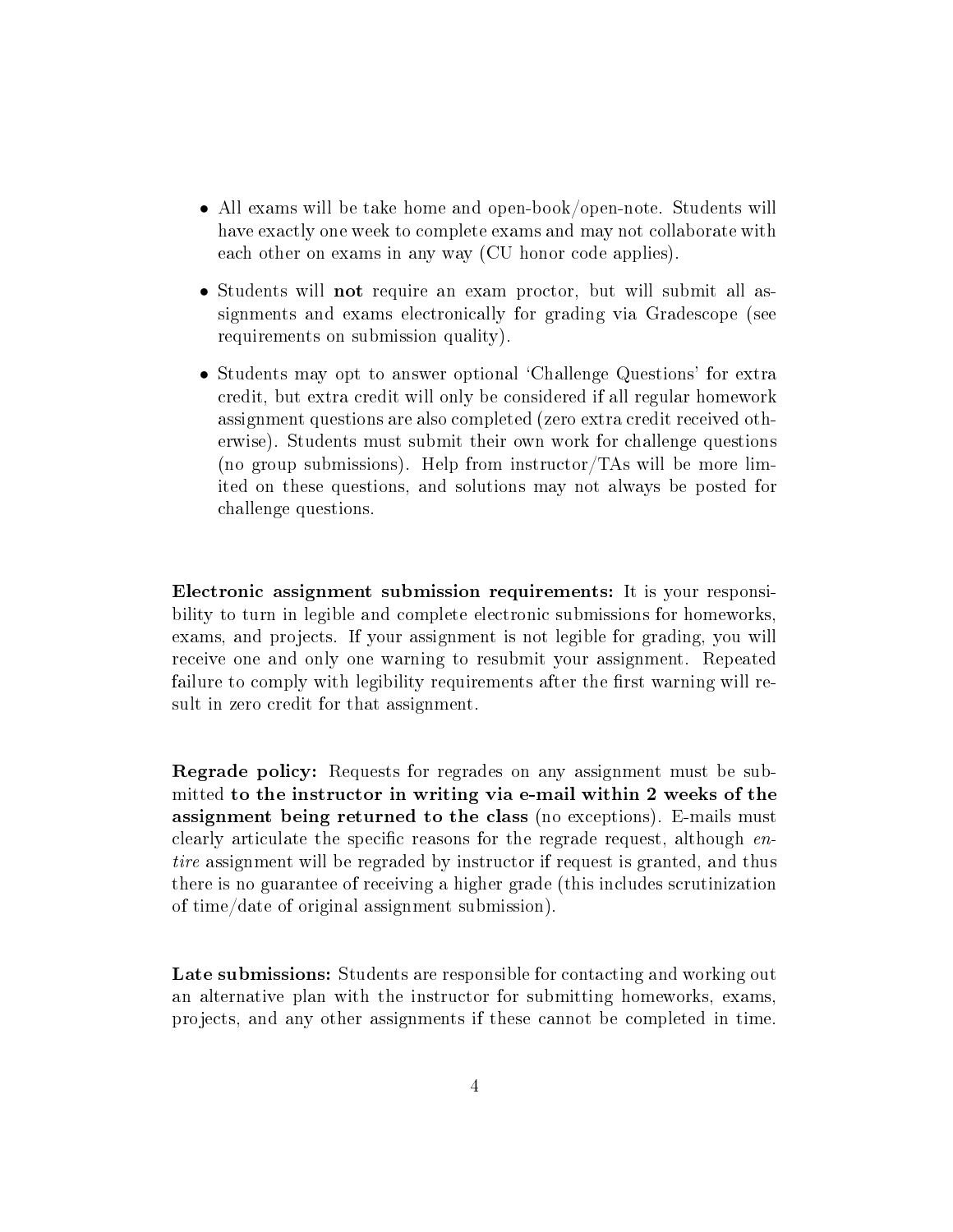Penalties will be applied for unpermitted late submissions and are non-negotiable after the fact:

- Homeworks lose 1 point if turned in past time deadline on due date, 1 additional point per day late thereafter, and receive a grade of 0 points for if submitted late by 7 days or more.
- Exams and projects are automatically penalized 10 points if submitted past time deadlines on due dates, and will receive a grade of 0 pts thereafter if submitted after due dates.
- Late time or late date submission on any assignment (homework, exam, project, etc.) results in immediate forfeiture of any extra credit attempted for that assignment (i.e. extra credit only counts if assignment turned in on time on due dates).

These policies will be enforced for all individual and group assignments (including final project).

Rescheduling exams and homework submissions: Exams must be rescheduled with the instructor via e-mail at least 2 weeks prior. Homework, project and other assignment extensions require at least 48 hours e-mail notice to the TA and instructor. The rescheduling and extension policy will be strictly enforced, so plan ahead and manage your time well do not wait until the last minute to start assignments or ask for extensions. All students must adhere to the CU Honor Code. See below under `General Policies' for more information regarding expectations for academic integrity, and repercussions for violations thereof.

## General Policies (please read carefully)

CLASSROOM BEHAVIOR Both students and faculty are responsible for maintaining an appropriate learning environment in all instructional settings, whether in person, remote or online. Those who fail to adhere to such behavioral standards may be subject to discipline. Professional courtesy and sensitivity are especially important with respect to individuals and topics dealing with race, color, national origin, sex, pregnancy, age, disability, creed, religion, sexual orientation, gender identity, gender expression, veteran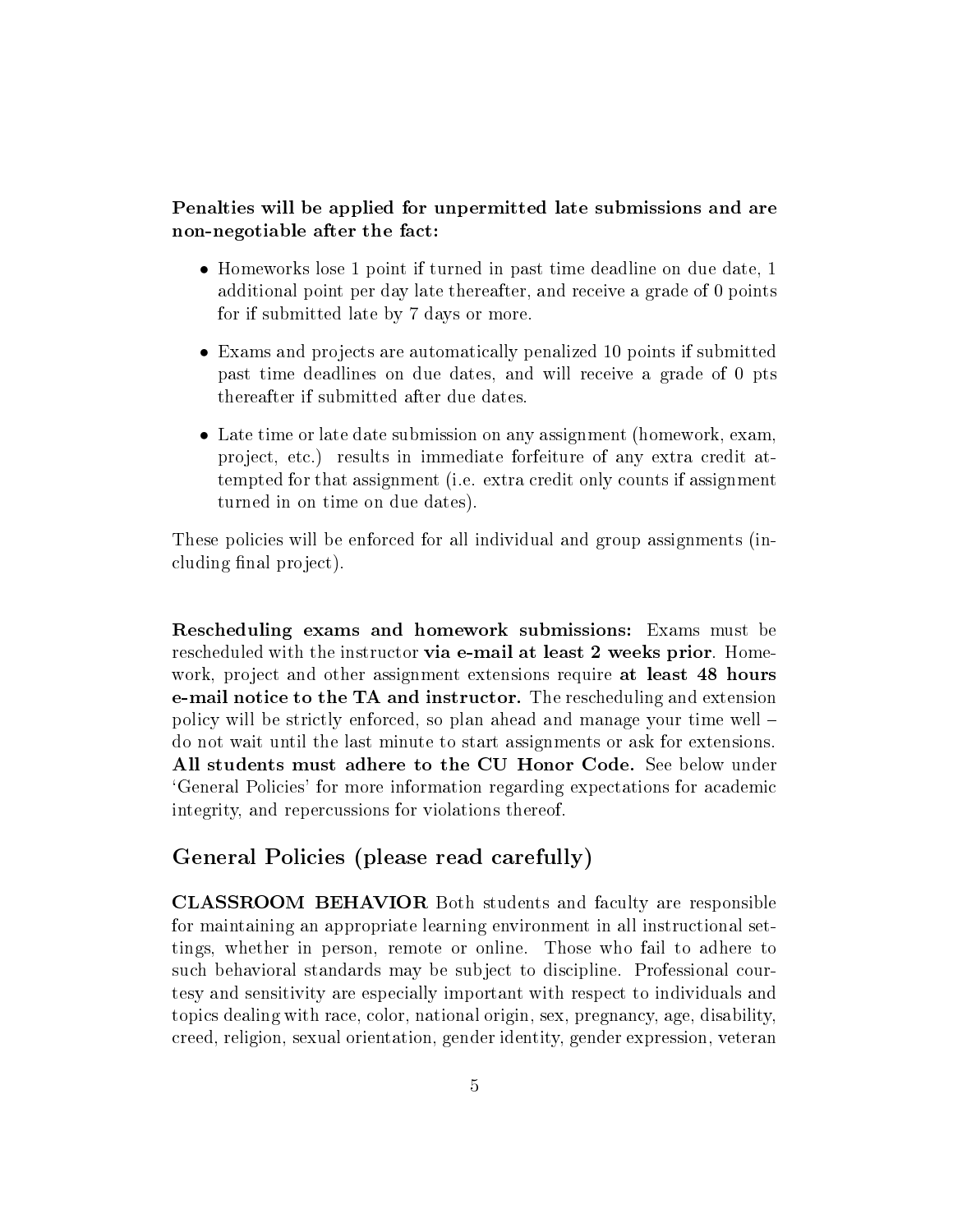status, political affiliation or political philosophy. For more information, see the policies on [classroom behavior](http://www.colorado.edu/policies/student-classroom-and-course-related-behavior) and [the Student Code of Conduct.](https://www.colorado.edu/sccr/sites/default/files/attached-files/2019-2020_student_code_of_conduct_0.pdf)

REQUIREMENTS FOR COVID-19 As a matter of public health and safety due to the pandemic, all members of the CU Boulder community and all visitors to campus must follow university, department and building requirements, and public health orders in place to reduce the risk of spreading infectious disease. Required safety measures at CU Boulder relevant to the classroom setting include:

- maintain 6-foot distancing when possible,
- wear a face covering in public indoor spaces and outdoors while on campus consistent with state and county health orders,
- clean local work area,
- practice hand hygiene,
- follow public health orders,
- if sick and you live off campus, do not come onto campus (unless instructed by a CU Healthcare professional), or if you live on-campus, please alert [CU Boulder Medical Services.](https://www.colorado.edu/healthcenter/coronavirus-updates/symptoms-and-what-do-if-you-feel-sick)

Students who fail to adhere to these requirements will be asked to leave class, and students who do not leave class when asked or who refuse to comply with these requirements will be referred to [Student Conduct and Con](https://www.colorado.edu/healthcenter/coronavirus-updates/symptoms-and-what-do-if-you-feel-sick) fl[ict Resolution.](https://www.colorado.edu/healthcenter/coronavirus-updates/symptoms-and-what-do-if-you-feel-sick) For more information, see the policies on [COVID-19 Health](https://www.colorado.edu/policies/covid-19-health-and-safety-policy) [and Safety](https://www.colorado.edu/policies/covid-19-health-and-safety-policy) and [classroom behavior](https://www.colorado.edu/policies/covid-19-health-and-safety-policy) and the [Student Code of Conduct.](http://www.colorado.edu/osccr/) If you require accommodation because a disability prevents you from fullling these safety measures, please see the âALLAccommodation for DisabilitiesâAI statement on this syllabus. Before returning to campus, all students must complete the COVID-19 Student Health and Expectations Course. Before coming on to campus each day, all students are required to complete a Daily Health Form.

Students who have tested positive for COVID-19, have symptoms of COVID-19, or have had close contact with someone who has tested positive for or had symptoms of COVID-19 must stay home and complete the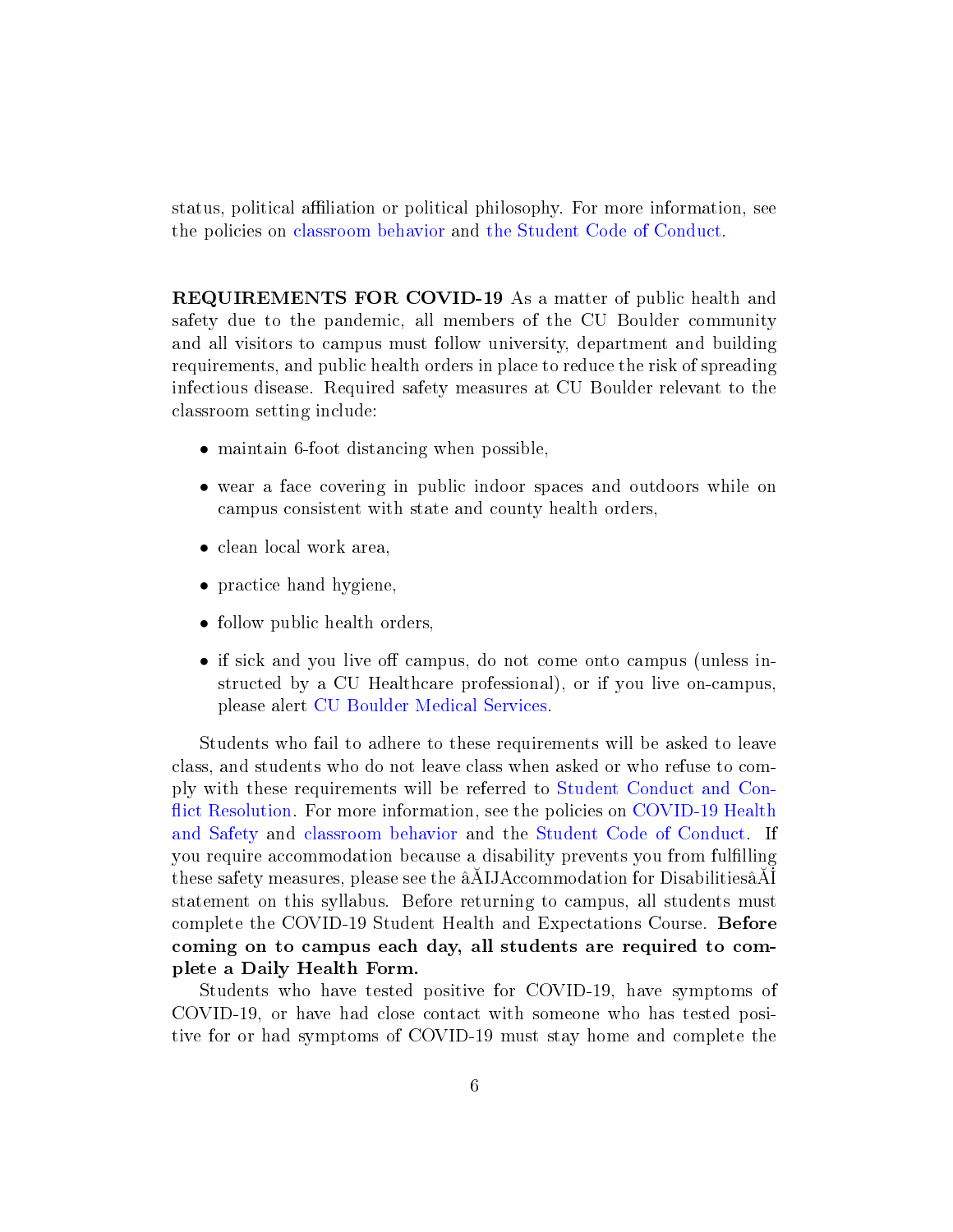[Health Questionnaire and Illness Reporting Form](https://www.colorado.edu/protect-our-herd/how#anchor1) remotely. In this class, if you are sick or quarantined, Faculty: insert your procedure here for students to alert you about absence due to illness or quarantine. Because of FERPA student privacy laws, do not require students to state the nature of their illness when alerting you.

ACCOMMODATION FOR DISABILITIES If you qualify for accommodations because of a disability, please submit your accommodation letter from Disability Services to your faculty member in a timely manner so that your needs can be addressed. Disability Services determines accommodations based on documented disabilities in the academic environment. Information on requesting accommodations is located on the [Disability Services website.](https://www.colorado.edu/disabilityservices/) Contact Disability Services at 303-492-8671 or <dsinfo@colorado.edu> for further assistance. If you have a temporary medical condition, see [Temporary](http://www.colorado.edu/disabilityservices/students/temporary-medical-conditions) [Medical Conditions](http://www.colorado.edu/disabilityservices/students/temporary-medical-conditions) on the Disability Services website.

PREFERRED STUDENT NAMES AND PRONOUNS CU Boulder recognizes that students' legal information doesn't always align with how they identify. Students may update their preferred names and pronouns via the student portal; those preferred names and pronouns are listed on instructors' class rosters. In the absence of such updates, the name that appears on the class roster is the student's legal name.

HONOR CODE All students enrolled in a University of Colorado Boulder course are responsible for knowing and adhering to the Honor Code. Violations of the policy may include: plagiarism, cheating, fabrication, lying, bribery, threat, unauthorized access to academic materials, clicker fraud, submitting the same or similar work in more than one course without permission from all course instructors involved, and aiding academic dishonesty. All incidents of academic misconduct will be reported to the Honor Code [\(honor@colorado.edu\)](honor@colorado.edu); 303-492-5550). Students found responsible for violating the academic integrity policy will be subject to nonacademic sanctions from the Honor Code as well as academic sanctions from the faculty member. Additional information regarding the Honor Code academic integrity policy can be found at the Honor Code Office website.